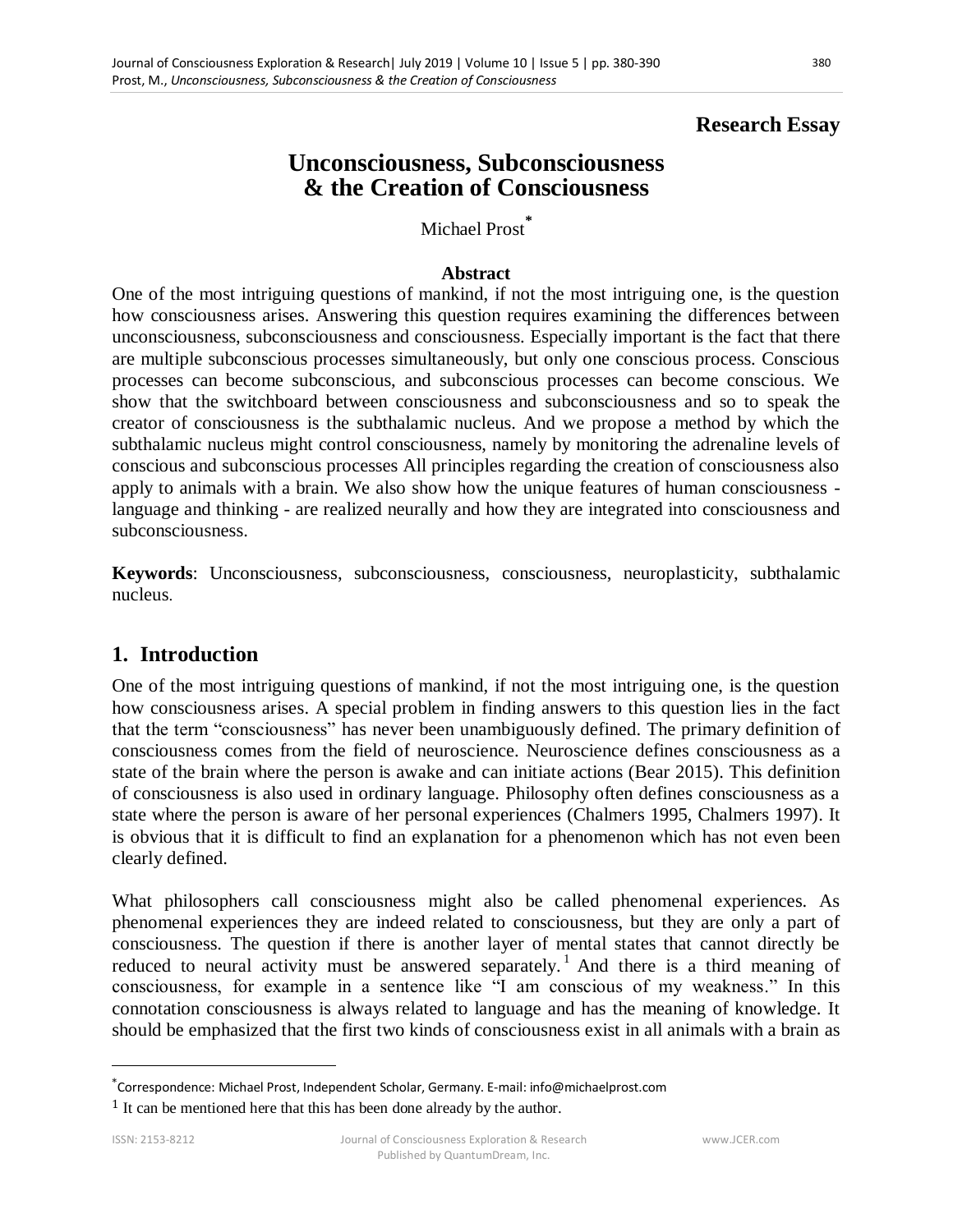well whereas the third kind of consciousness only applies to humans. In this article we will concentrate on the "neuroscientific" consciousness and we will propose an unambiguous definition for the term "consciousness." First, we will explain how consciousness must be separated from unconsciousness<sup>2</sup> but also from subconsciousness.

We will explain how the different modes of the brain – unconsciousness, subconsciousness and consciousness – evolved evolutionary. This will lead us to definitions for the terms unconsciousness, subconsciousness and consciousness. Then we will show how consciousness is created. One conscious process is selected out of numerous subconscious processes by a special part of the cortex, namely the subthalamic nucleus (STN). The mechanism which STN uses might involve checking the adrenaline level of conscious and subconscious processes. Finally, we will show what the specialty of human consciousness is, namely language, and how language is realized in consciousness and subconsciousness.

## **2. Differentiation between unconsciousness, subconsciousness & consciousness**

First, we would like to emphasize that most of the following considerations apply to all animals with a brain, not only to humans. Further down, we will come to the specialty of humans. As it is known, the brain works via neural connections (Bear 2015). Neurons<sup>3</sup> – these are the nerve cells of the brain – are highly interconnected and work by transmitting signals along these connections. Eventually signals are sent via nerves to muscles and initiate bodily movements.<sup>4</sup> Consequently the brain contains a huge network of neural connections. Most of these connections are fixed and don't change over the course of a person's lifetime.<sup>5</sup> For example, there are neural connections which control heartbeat or digestion.

Most activities of the brain work *unconsciously*: that means they cannot (consciously)<sup>6</sup> be influenced. It is obvious that unconsciousness was the first mode of brain activities which evolution developed. If we use here the wording "evolution developed" we do this for clarity, not because we want to imply that evolution works teleologically. Of course, evolution works by trial and error. Mutations occur in some members of a species. If these mutations provide these members with an advantage for survival these mutations prevail and spread throughout the entire population until ultimately the entire species has developed a new functionality.<sup>7</sup> This also happened with the development of the first brains.

<sup>&</sup>lt;sup>2</sup> Here we introduce a different meaning for the term "unconsciousness." As we will show in the following this meaning is absolutely necessary to be able to describe brain processes appropriately.

<sup>&</sup>lt;sup>3</sup> There are different kinds of neurons, but the differentiation is irrelevant in our explanations.

<sup>&</sup>lt;sup>4</sup> As we will see this definition is correct for all animals except humans. Humans have developed language and have learned to think. Consequently, in the case of humans, thoughts can also be considered to be actions.

<sup>5</sup> Except caused by aging and illness.

<sup>6</sup> We will explain the usage of this term "conscious" a little bit later.

<sup>7</sup> If the mutations are significant this leads to a creation of a new species.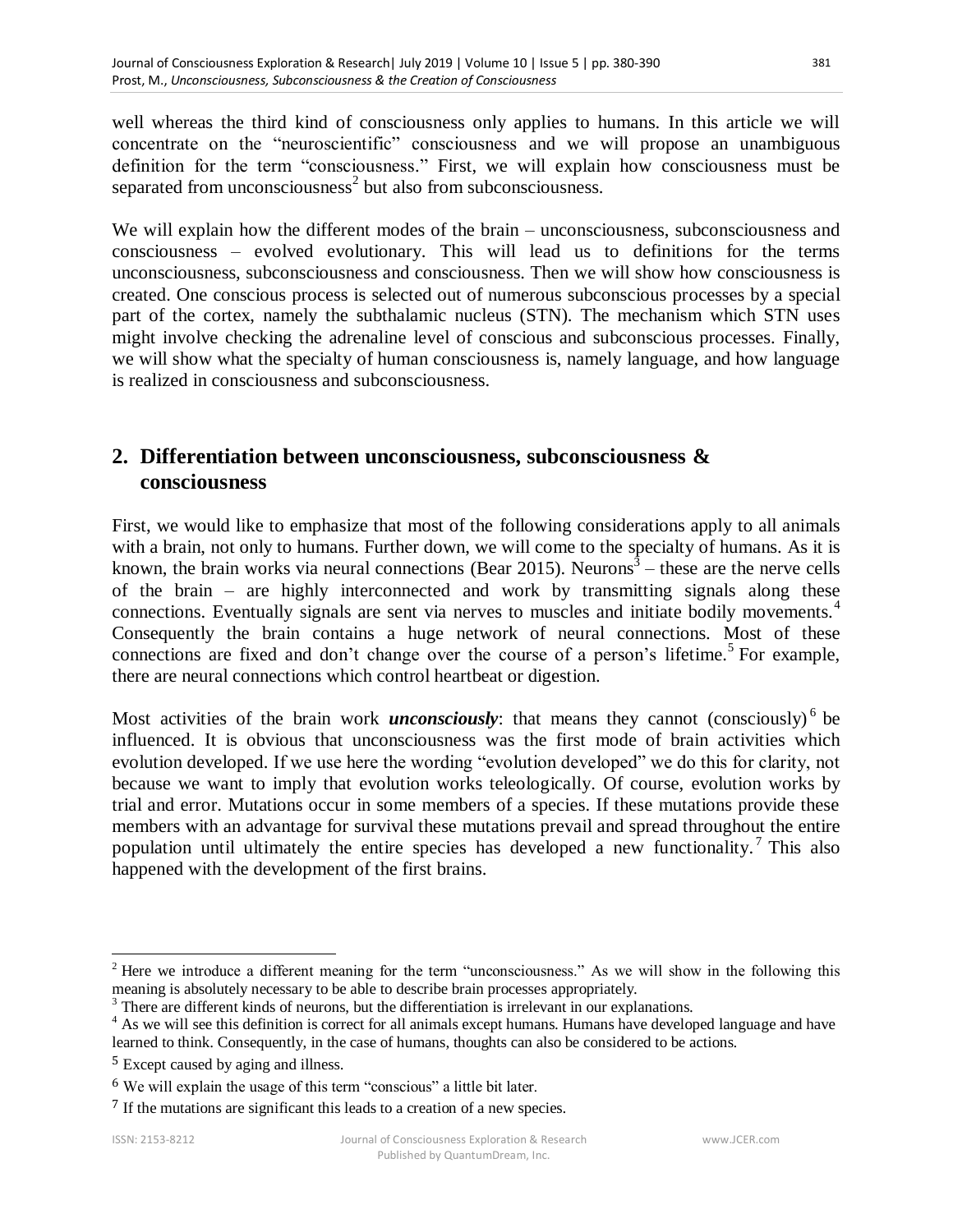At first, brains probably just contained a few neurons that controlled only one muscle function, maybe the aforementioned heartbeat or digestion. Because this concept proved to be beneficial evolution continued to use it. Finally brains evolved with numerous neurons that could control many different functions of the animal. Still today all vital functions of an animal's body are controlled unconsciously. And it has also to be mentioned that the vast majority of brain functions work unconsciously. That means that unconsciousness is the dominant mode of brain activities. As a definition for unconsciousness we can propose the following formulation: *Unconsciousness is a mode of the brain that uses fixed neural connections to control the vast majority of bodily functions including the functioning of the brain itself.* The emphasis lies on the fact the unconsciousness uses fixed neural connections.

But evolution discovered that the possibilities to develop new functionalities were limited if only fixed neural connections could be used. Consequently, evolution invented a new feature, namely neuroplasticity. Neuroplasticity is the ability of a brain to create new neural connections based on internal and external perceptions, also called sensations. Neuroplasticity only works in one special part of the brain, in the cortex, which is part of the cerebrum. In the cortex, new neural connections arise constantly. As an example we will look at a visual perception. When the eye is hit by an external image<sup>8</sup> a signal is sent to the cortex. Actually, during every second some 50 to 60 signals are sent via the visual nerve first to the thalamus, then from the thalamus to a special area of the cortex called the visual cortex. In the visual cortex these signals generate special neural connections, which we will denote as "neural patterns".

Consequently neural patterns represent the perceived objects in the brain. That means a huge number of visual perceptions – realized as neural patterns - is being created at every moment, all of which are characteristic for the objects we see. The same principle also applies to all other kinds of perceptions / sensations. As already indicated above, these sensations can either be external (such as visual perceptions or sounds) or internal (such as pain or hunger). All these sensations are registered *subconsciously*. 9 Subconsciousness is obviously a mode of the brain in which the brain can process multiple sensations simultaneously and where the brain creates a large number of corresponding neural patterns.<sup>10</sup> What we see here is that neuroplasticity is the basis for memory and experience.

If a member of a species that has developed neuroplasticity encounters an event that was already experienced before the reaction to this event can be based on the fact whether the previous experience was good or bad. Consequently, neuroplasticity is also the basis for learning. But there is one caveat: When subconscious experiences first evolved, actions could only be initiated by reflexes. Consequently evolution developed a third mode of the brain, namely consciousness. Before we come to consciousness, we want to propose a definition for subconsciousness.

<sup>8</sup> When we use the word "image" here we mean the optical information which is emitted by an object and can be processed by an eye. We are not yet referring to what the brain does with this information.

 $9$  Visual perceptions are a little bit different. When our eyes are open we always integrate a part of our entire view into our conscious processing (The other parts of the view are indeed processed only subconsciously). That is the reason why we have to close our eyes when we want to sleep (while sleeping we are non-conscious). All other perceptions such as noises or smells don't prevent us from sleeping as long as they are not too intense.

<sup>&</sup>lt;sup>10</sup> It must be mentioned here that subconsciousness is not yet very well investigated by neuroscience, compared to consciousness. One neuroscientist who investigated subconsciousness in more detail is Stenislas Dehaenne (Dehaene 1998, Dehaene 2003). But even Dehaenne is not really aware of the difference between unconsciousness and subconsciousness.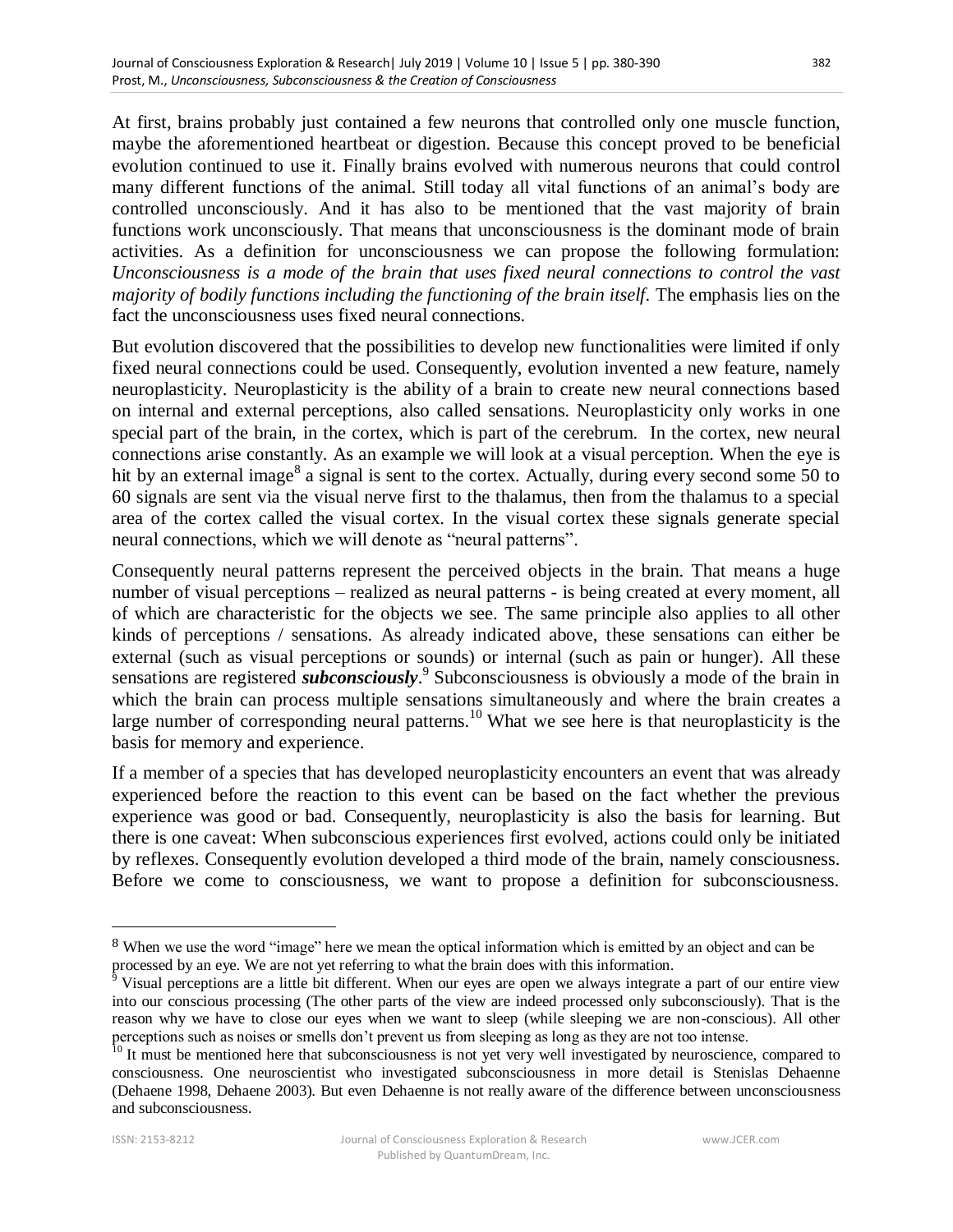*Subconsciousness is a mode of the brain, namely of the special area called the cortex, that uses neuroplasticity to create characteristic neural connections, neural patterns, based on internal and external sensations.*<sup>11</sup> As we see, subconscious processes precede conscious processes.

Consequently subconsciousness was the second mode of the brain which evolved. As indicated, some of these subconsciously experienced sensations can cause direct actions. Examples are the withdrawal of a limb from a stinging object because of pain or the suckling of a baby at the mother's breast because of hunger. These instinctive actions are called "innate reflexes." Yet most subconscious processes do not initiate actions. But, as just mentioned, evolution developed another method to cause actions: evolution developed *consciousness*.

We start here with a suggested definition for consciousness. *Consciousness is a mode of the brain in which the brain can initiate actions using internal and / or external sensations in potentially longer, complex processes.* This should now be an appropriate acceptable definition of "neuroscientific" consciousness. For the illustration of this definition we can use the example of a consciously hunting leopard. First the leopard experiences an internal sensation, namely hunger. This sensation activates a neurally stored program that the leopard has learned from his mother during his upbringing. He looks for prey, checks out cover, wind direction and distance to the prey and finally comes to the conclusion that the charge might be successful.

We see here two principles of conscious processing. First, different areas of the cortex can and have to work together in order to initiate actions. That means the different areas of the cortex have to be neurally connected. Second, at the end there must be a neural connection to the motor cortex because it is the motor cortex which sends signals via nerves to muscles thus initiating bodily movements. The group of neural connections which connect different parts of the cortex and finally initiate the motor cortex to send signals to muscles can all be called "neural processes". A neural process represents a learned behavior. When we look at the example of the hunting leopard we acknowledge that baby leopard has learned all these procedures from mother leopard. During this learning process baby leopard has imitated mother's behavior and has thus built new neural connections which finally enable baby leopard to hunt autonomously.

Now it has to be emphasized again that there always exist multiple subconscious processes simultaneously but there can only exist one conscious process. The reason is evident: only one action can be initiated at a time. Otherwise contradictory actions could occur such as moving in opposite directions. We now can extend our definition of consciousness: *Consciousness is a mode of the brain in which the brain can initiate actions using internal and / or external sensations in potentially longer, complex processes. There can always only exist one conscious process.* What we have seen here is that conscious processes initiate actions. What we see here as well is that consciousness requires wakefulness while subconsciousness does not. Consequently, we have to introduce another term, namely non-consciousness.

While we sleep we are in a state of non-consciousness. We are also in a state of nonconsciousness when we faint or when we are sedated. And of course, we are also in a state of non-consciousness when we are in a coma. But in all states of non-consciousness our subconsciousness is still more or less active, with the possible exception of a coma. Here we now have to emphasize that subconsciousness cannot only create neural patterns, but subconsciousness can also – like consciousness – use neural processes. Consequently, we must

 $11A$  little bit later, we will see that we still can extend this definition, namely after consciousness was developed.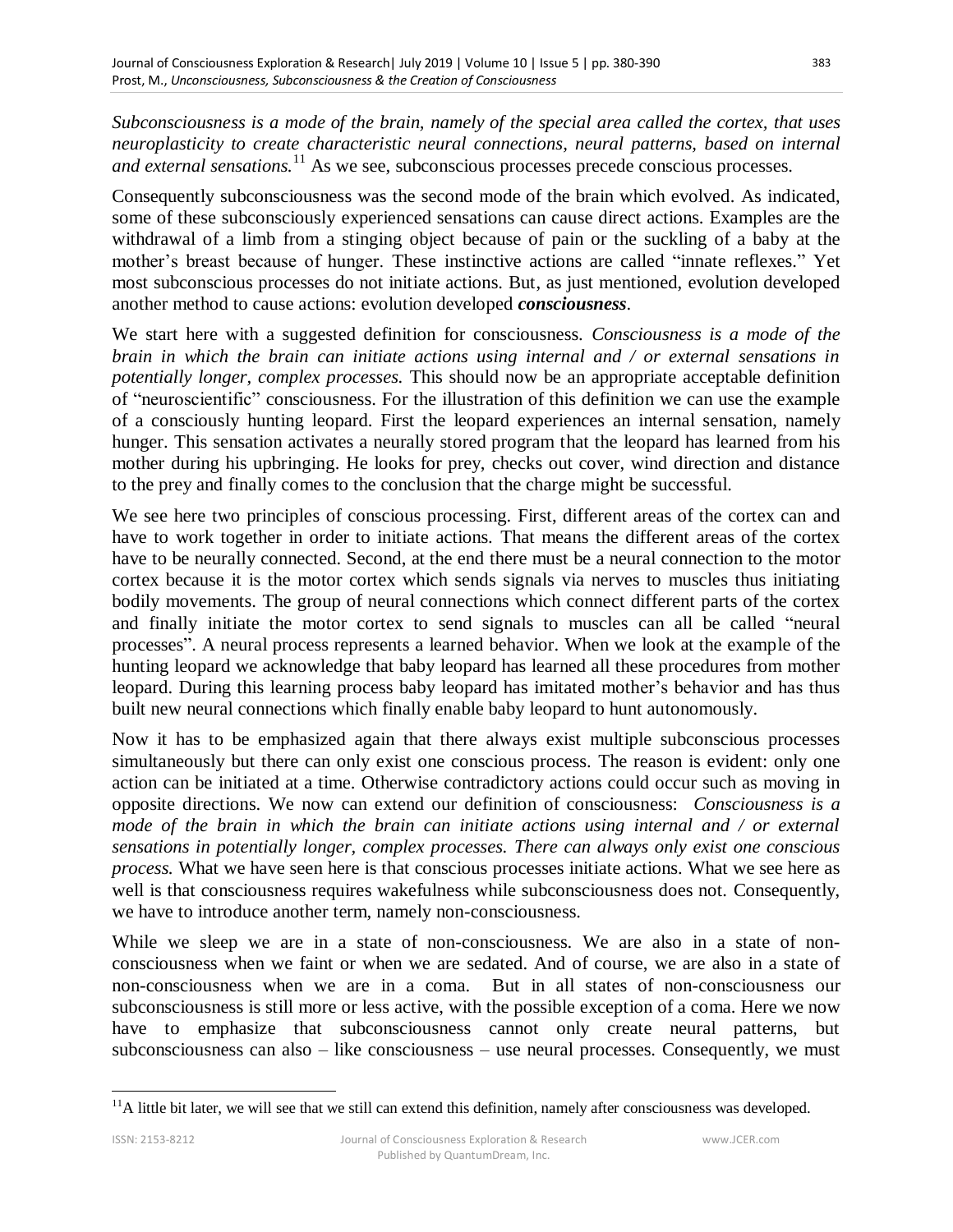extend our definition of subconsciousness proposed above: *Subconsciousness is a mode of the brain, namely of the special area called the cortex, that uses neuroplasticity to create characteristic neural connections, neural patterns, based on internal and external sensations. Subconsciousness can also use neural processes. There can always exist multiple subconscious processes.* As we see, without subconsciousness we could not perceive sensations. But because subconsciousness can also use neural processes, subconsciousness can do even more: when we sleep subconsciousness creates these wonderful mysterious experiences which we call dreams.

In order to better understand the interaction between consciousness and subconsciousness it must also be mentioned that besides innate reflexes there are some more cases where subconscious processes can initiate actions via the motor cortex. A good example is walking. As a baby we have to consciously learn to walk. We have to focus our consciousness on every step and on keeping balance. After we have learned to walk everything is performed subconsciously. A former conscious process has become subconscious. The same principle applies to car driving. That means that subconscious processes can cause some more body movements; we can call these movements "learned reflexes." Again, most subconscious processes do not initiate actions and serve more the purpose of information gathering. Still, we see here that conscious processes can become subconscious. As we will see a little bit later, subconscious processes can also become conscious and conscious processes can become subconscious. Summarizing we can say that there are three different modes of brain activity: unconsciousness, subconsciousness and consciousness. As already mentioned, we can assume that they developed evolutionarily in this order. And we have to emphasize again that all these principles apply to all kind of animals with a brain as well.

#### **3. The creation of consciousness and the role of the subthalamic nucleus**

Consciousness and subconsciousness are closely related. Both use neuroplasticity. Both have basically the same structure. Neural connections which are caused by sensations and which we have called neural patterns become interconnected and signals are transmitted along these connections. These processes we have called neural processes. Some of the subconscious processes initiate actions directly as in our example of walking, but most of these processes only gather information. Now it has to be mentioned again that subconscious processes can become conscious and conscious processes can become subconscious, as already indicated above. First we will look at a well-known example where a subconscious process can become conscious.

We mentioned above that we also perceive auditory sensations in a state of non-consciousness, namely when we sleep. And we also mentioned that we can tolerate noises while sleeping only if they are below a certain threshold, if they are not too loud. A noise which becomes too loud is the ringing of an alarm clock. When we register, first subconsciously, the ringing of the alarm clock this process eventually becomes conscious and we know that we have to get up. Also, an unusual smell, such as smoke, would wake us up. A different example is the experience that we cannot remember a name. We try consciously, but eventually we give up and think about something else.

Now our conscious name-searching process becomes subconscious and something else becomes conscious. After some time, all of a sudden the name comes up. The brain has subconsciously continued the search and was finally successful. Now this process becomes conscious again and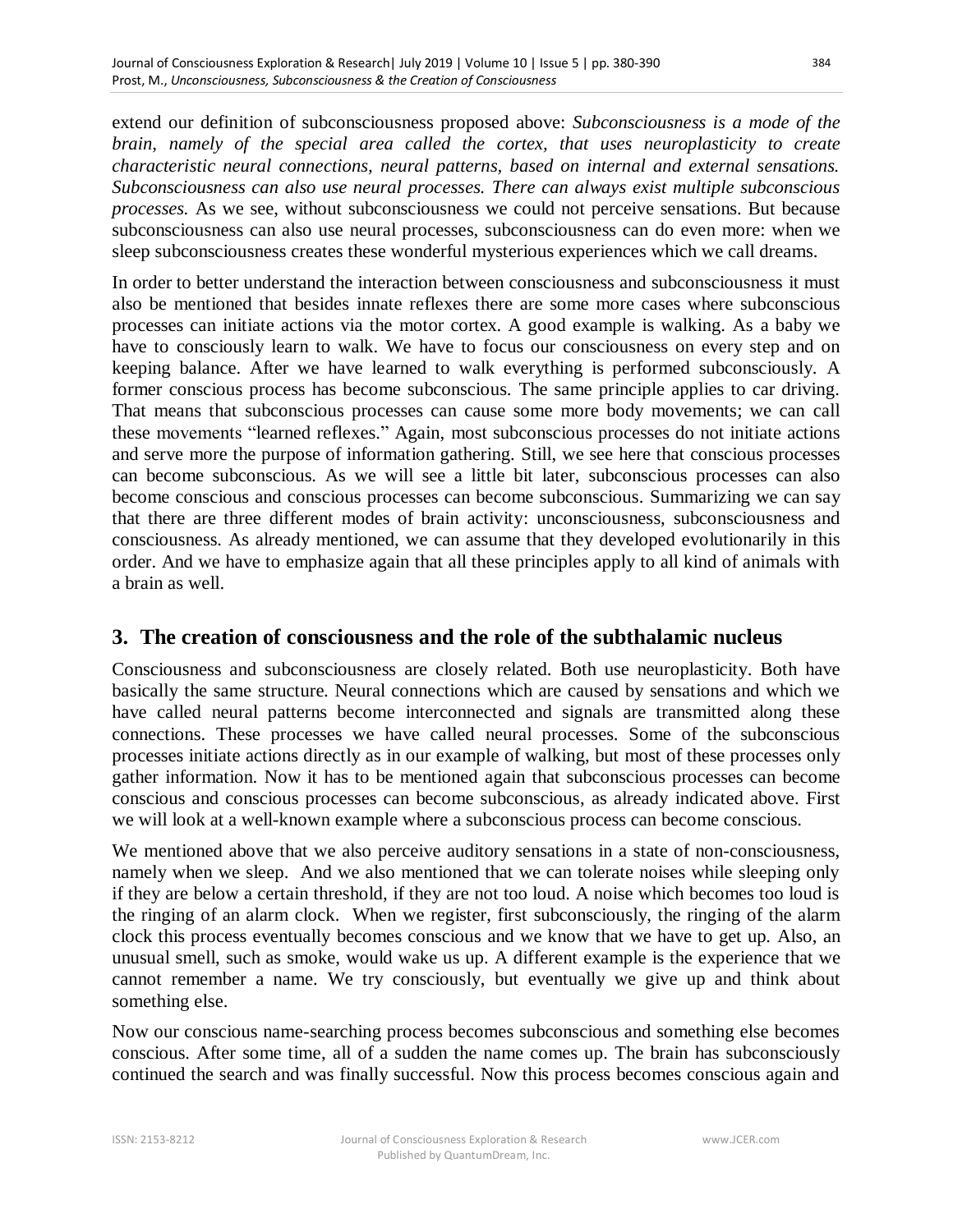the previously conscious process becomes subconscious. <sup>12</sup> Obviously there must be a switchboard between subconscious and conscious processes. Subconscious processes can send a kind of a signal to this switchboard and when the signal has a certain signal strength the switchboard makes the subconscious process the conscious process and makes the former conscious process subconscious. But what is the switchboard?

Recent studies (Aron 2006, Kuhn 2004, Ray 2012, Wessel 2013) focused on activities of the brain during distractions. Test persons had to perform special manual tasks and were distracted by some unusual signals which then led to a decrease in their performance (motor stopping). The studies measured brain activity during these tests. These studies showed that the subthalamic nucleus (STN) is very active when test persons are distracted while performing an action. Wessel et al. later investigated distractions of cognitive processing which affected the verbal working memory (Wessel 2016).

This time test persons had to perform some cognitive tasks. Sometimes they were exposed to a sine-wave tone that was familiar to them. This had no effect on their performance. In other cases a surprising bird song was played which so distracted the test persons that they could not perform their task as well as before. Again Wessel et al. determined that the STN is especially active in the case of cognitive distractions. Wessel et al. concluded that distractions (unusual external sensations) activate the STN during both motor tasks and cognitive tasks. What Wessel and his colleagues were not aware of is that they had found the switchboard which creates consciousness: the subthalamic nucleus! $13$ 

The issue is that Wessel and his colleagues are not aware of the relations between conscious and subconscious processing that we have laid out above.<sup>14</sup> As we have explained, the cortex performs one conscious process and multiple subconsciousness processes simultaneously. Now we can assume that the STN controls which process is conscious. The STN also controls all subconscious processes. All subconscious processes send signals to the STN. When a given subconscious process reaches a certain signal threshold the current conscious process is interrupted. This can be just a distraction as in the cases investigated by Wessel and his colleagues. But it is also possible that the STN switches from the previously conscious process to a previously subconscious process and thus makes the latter the new conscious process.

We have illustrated this principle with our example of searching for a name. This must apply to all kinds of consciousness processes regardless whether they involve motor actions or are cognitive processes. Summarizing we can say that the cortex performs many subconscious processes simultaneously. The STN controls the subconscious processes and selects one as the conscious process. The STN creates consciousness. Whereas consciousness requires

<sup>&</sup>lt;sup>12</sup> Actually, this is an example that uses a special human feature, namely language. But it has to be emphasized that the principle of switching between consciousness and subconsciousness also applies to all animals with a brain.

<sup>&</sup>lt;sup>13</sup> Now we have a situation which can be compared to that of Arno Penzias and Robert Wilson when they discovered the cosmic microwave background radiation in 1964. Penzias and Wilson had measured some microwave radiation they could not explain. Later they learned that they had found the cosmic microwave background radiation, which was created 380,000 years after the big bang. The existence of the cosmic microwave background radiation was first predicted by Alpher and Herman in 1948.

<sup>&</sup>lt;sup>14</sup> Actually, this must be said about neuroscience overall. Neuroscience has not yet realized that subconscious and conscious process are basically the same, and that a single one of all subconscious processes is privileged for a given time. This privileged process becomes conscious. This article is the first time, these principles have been outlined in this clarity.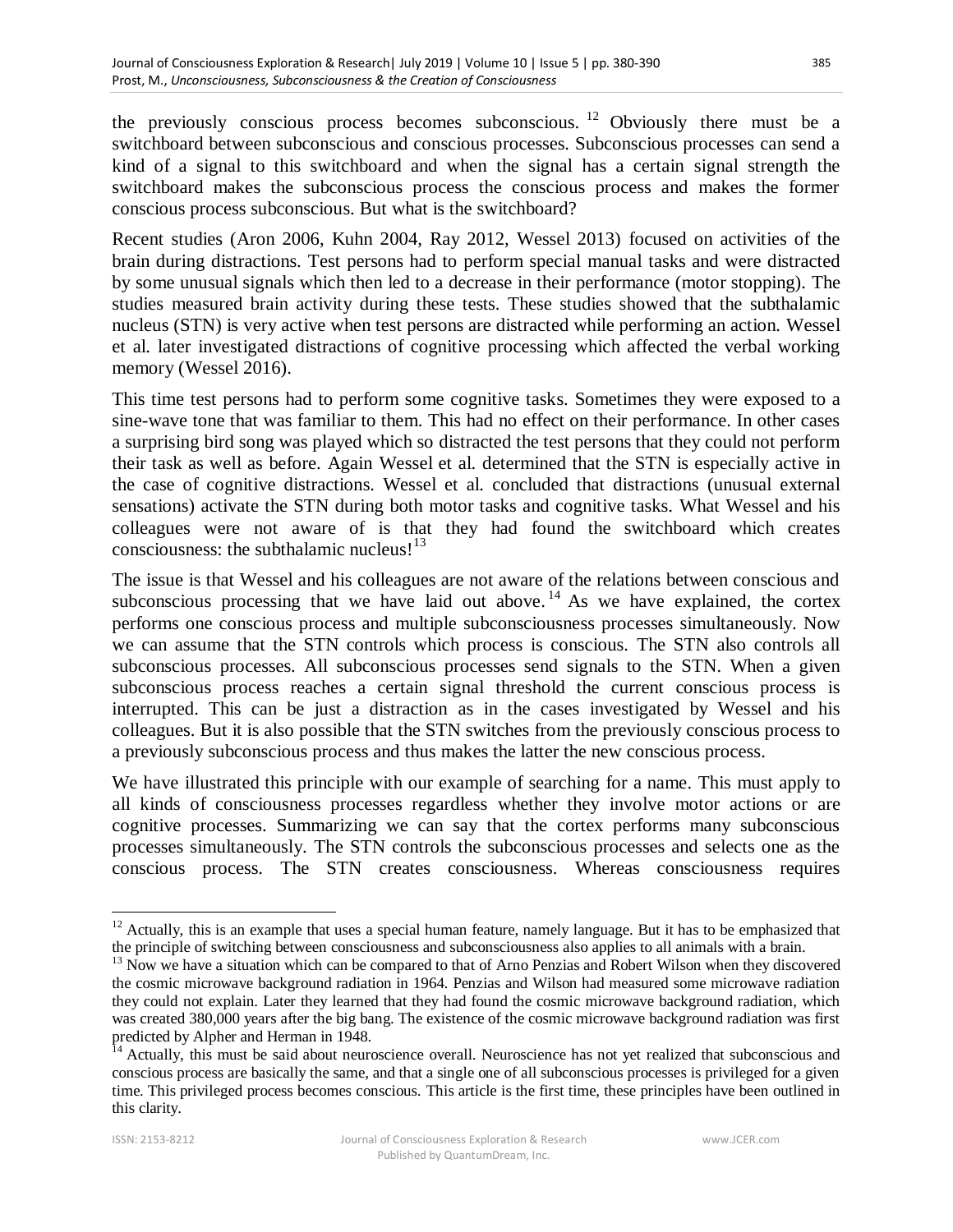wakefulness, subconscious processes such as perceiving noises or smells are performed even during sleep. But the STN can also wake someone up. Normal noises are tolerated by the STN during sleep. But when a noise gets too loud - such as the ringing of an alarm clock - the STN wakes the person<sup>15</sup> up and activates consciousness. The conscious process then again has the privilege to initiate actions whereas during sleep no actions take place. During sleep – a state of non-consciousness – no actions can be initiated. Only innate reflexes occur during nonconsciousness.

Now the question is how the STN decides that a subconscious process shall become conscious and what kind of signal might be sent from all conscious and subconscious processes to the STN. Here we can remember a neural mechanism which is used to increase awareness and responsiveness, namely the enhanced creation of adrenaline. It is known that the perception of something which is new, different or negative leads to an automatic increase of the production of adrenaline. We can now assume that all conscious and subconscious processes are accompanied by a certain adrenaline level. Especially conscious processes should always be accompanied by a certain adrenaline level, because conscious processes have the task to initiate actions. And it can also be assumed that the initiation of actions always needs a certain adrenaline level.

Now we can further assume that also subconscious processes are accompanied with a certain adrenaline level as well. But obviously this level is lower than the adrenaline level of the current conscious process. When something special happens in one of the subconscious processes, it is probably accompanied by increased production of adrenaline. This is very plausible for our example of the ringing alarm clock, and it also very plausible for a situation with an unusual smell. In both situations there is something perceived that is different than the expectation. But we can also assume that the adrenaline level is increased in intellectual subconscious processes, for example in the subconscious search for a name. When the subconscious process that searches for the name finally found the name, subconsciousness got so excited, so to speak, about the success that it consequently produced more adrenaline. Then the STN realized that there is a subconscious process that is suddenly producing an unusually high level of adrenaline, obviously higher than the adrenaline level of the current conscious process. So the STN makes the former subconscious process of name searching the conscious process. Now the new conscious process can "present" the result of the search.

Consequently we can say: the subthalamic nucleus creates consciousness.

### **4. Human consciousness**

Even though we have used some examples involving human activities such as searching for a name, we have to emphasize that everything said to this point also applies to all animals with a brain. Also in animals with a brain unconscious processes control the biggest part of the organism. Also in animals with a brain there are many subconscious processes which are caused by internal and external sensations. Also in animals with a brain there exists just one conscious process. And also in animals with a brain the STN switches between subconsciousness and consciousness by checking the adrenaline level. The only unique specialty of humans is our advanced declarative language.

<sup>&</sup>lt;sup>15</sup> Or an animal in a similar case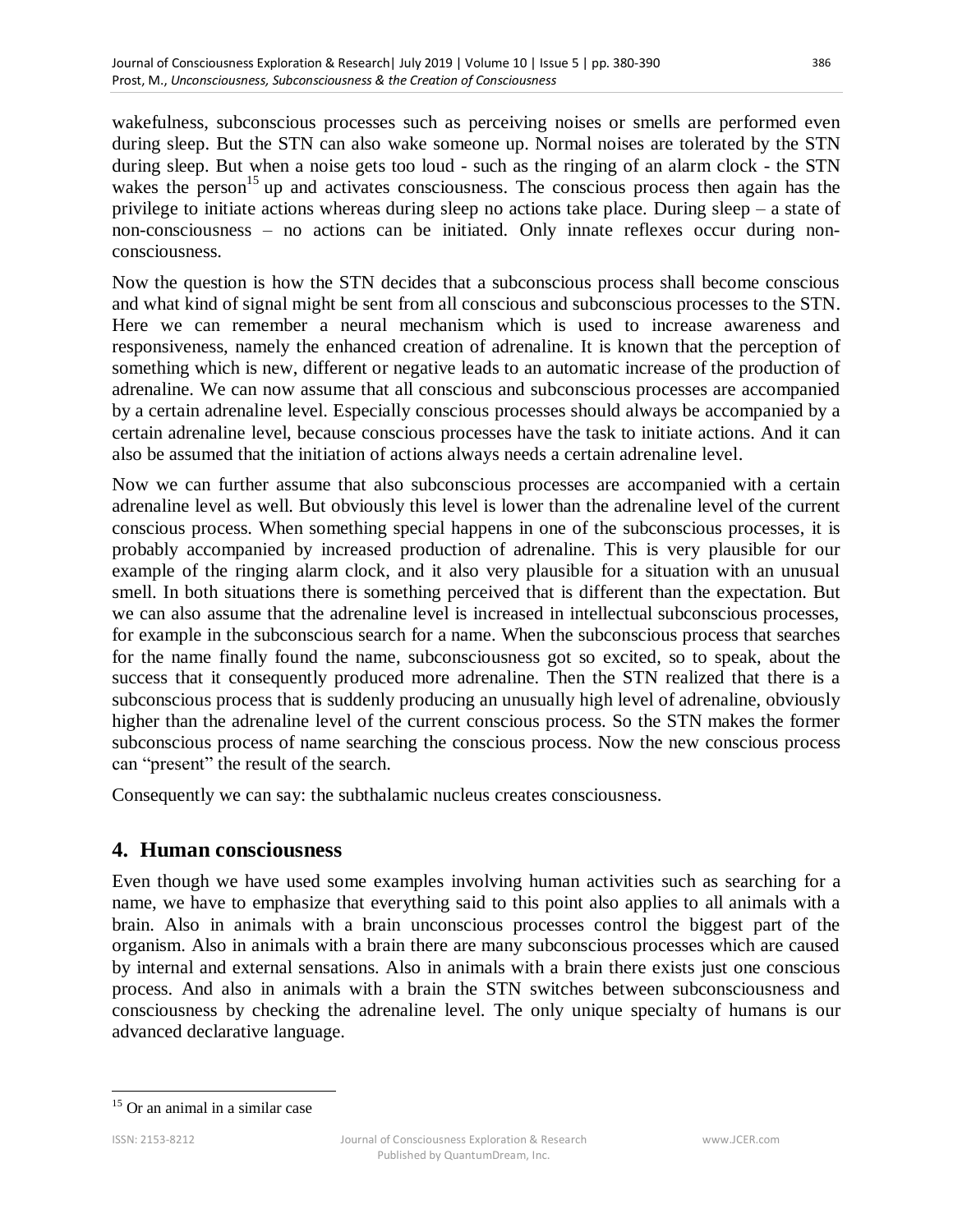created and a neural connection to the corresponding neural pattern representing the imagination of the object is activated. The person knows what the word means. The second language-pattern is a neural speak-pattern.

When a person wants to speak about an object a neural connection from the neural pattern for the imagination of the object to a neural speak-pattern is activated. The neural speak-pattern then sends signals to the speaking-apparatus which produces the corresponding sounds.<sup>17</sup> Later during the evolutionary development of human language humans also developed terms which are no longer connected to imaginations but are instead defined by other terms. This stage can be called the second level of abstraction. <sup>18</sup> Consequently some neural language-patterns are only connected to other neural language-patterns. Furthermore, in the evolutionary development of human language humans also learned to speak silently to themselves. Silently speaking to oneself is thinking!

Now humans could think without using their speaking-apparatus. We experience the connection between thinking and speaking in every waking moment, because we cannot think without speaking silently to ourselves. The connection between auditory neural patterns and understanding is confirmed by the fact that auditory neural patterns are created in a special part of the cortex called the temporal lobe (there in the auditory cortex). In the temporal lobe we also find the Wernicke area which is known to play a role in understanding. The connection between neural speak-patterns and thinking is confirmed by the fact that neural speak-patterns are created in a different part of the cortex, namely in the frontal lobe (there in the motor cortex). In the frontal lobe, we also find the Broca's area which is known to play a role in formulating language. Generally, the frontal lobe is known as the area of cognition. An as we explained, cognition is performed using language, using neural speak-patterns.

We have mentioned before that the result of a conscious process is the initiation of an action. With the development of language that action now can also be just the creation of a thought, again realized as neural language-patterns. Consequently language has now to be incorporated in consciousness, but also in subconsciousness. As an example for the incorporation of thinking into subconscious processing we have already used the case of name searching. For a while we conducted a conscious search process for the name which included the use of neural languagepattern. Then we turned our attention to a different conscious process. But the brain still continued the search process, namely subconsciously, also using neural language-patterns. This is thus a subconscious neural thinking process. When this subconscious neural thinking process succeeds in finding the name it becomes conscious again and supersedes the previous conscious process.

 $16$ <sup>16</sup> These principles are very deeply elaborated by the author in his book.

<sup>&</sup>lt;sup>17</sup> Actually, these principles even apply to animals in situations where animals have developed signal languages.

<sup>&</sup>lt;sup>18</sup> An example for the second level of abstraction is the term "fruit." Whereas terms of the first level of abstraction such as "apple" or "banana" are still connected to an imagination, the term "fruit" is not anymore.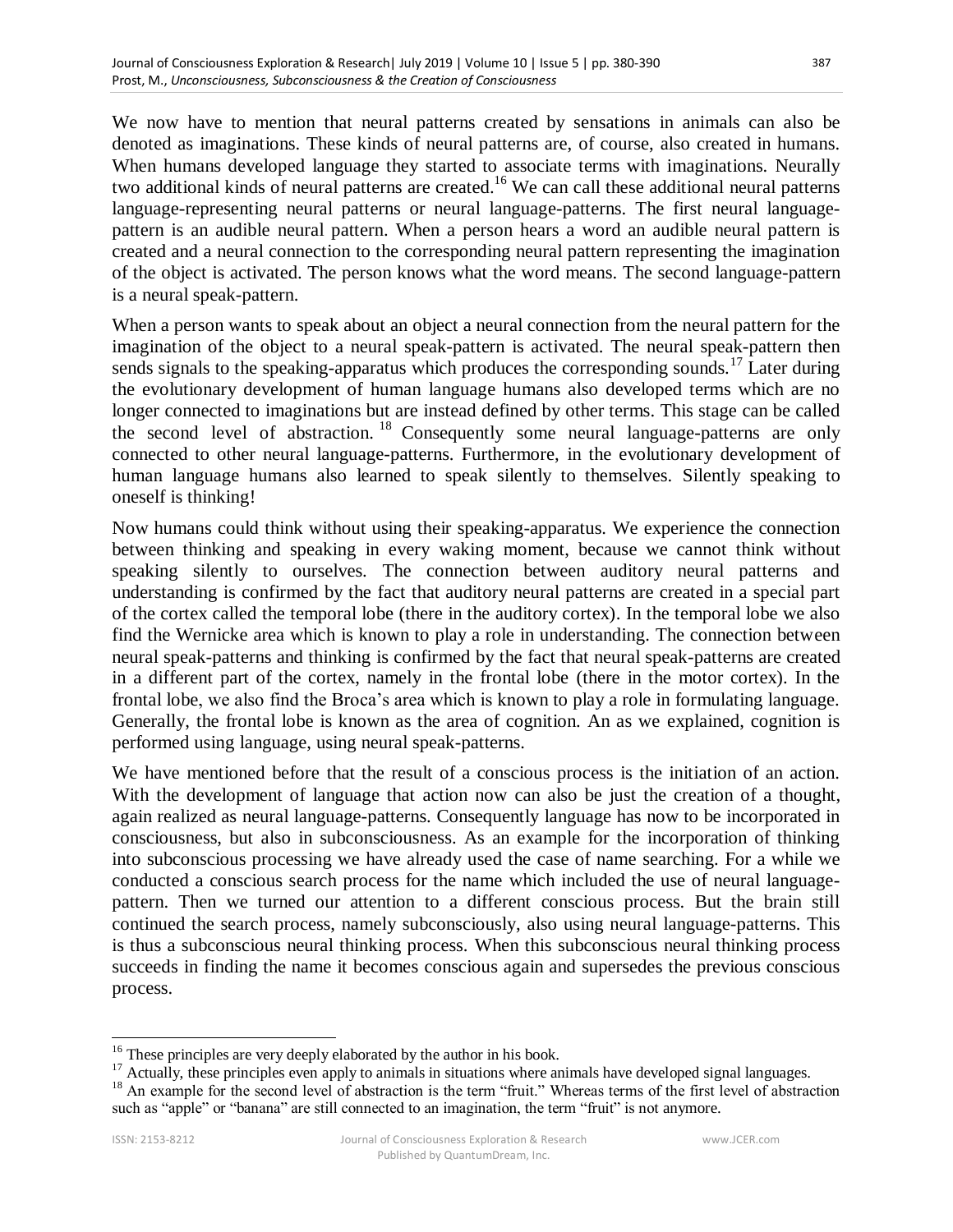thinking also occurs during sleep.

As we have explained above the subconscious process has produced a signal to the STN and the STN has made the former subconscious process conscious. Subconscious thinking processes are also the basis for creativity. We can think about a problem and maybe do not find a solution. Sometime later, we suddenly have a solution in mind. The brain has subconsciously continued to think about the problem and eventually has found a solution. But there is more: subconscious

There is one really amazing example from the author's experience. The author and his wife had dinner with a befriended couple in their favorite steak house in Palm Beach, Florida. They were served by their favorite waiter. As usual, both couples split the check. Normally, the author checks the total amount of the check and calculates 10% of it. This would be the tip for each party (20% in total). But this time the check was already split in half and the author calculated 10% of the half amount for each party. That means that the waiter only got 10% tip. The next day the author and his wife flew back to Germany. Two days later, the author woke up in the middle of the night. All of a sudden he had realized that he had calculated the wrong tip. That means that the author's subconsciousness still had thought about the event and had recapitulated the author's mistake.

When the subconscious mind realized that this mistake had occurred it sent a signal to the STN and the author woke up. Now the previous subconscious process which had discovered the mistake suddenly had become conscious! But imagine: This happened two days later on a different continent and the author had not thought about the situation in the meantime! How powerful is subconsciousness! Indeed, it is not surprising that subconscious processes also include thinking. Above we have laid out that conscious and subconscious processes have basically the same structure and use the same areas of the cortex. And because human conscious processes can include thinking, this must be true for human subconscious processes as well. Consequently it is indeed possible that ideas or thoughts can be subconsciously created during sleep. Then the subconscious process might send a signal to the STN so that the STN wakes us up. Otherwise we might forget the ideas and thoughts again. We also forget most of our dreams. What we have seen here is that thinking is also part of subconscious processing and that even here the STN is in control.

Now we can even assume that some mental diseases such as schizophrenia might be caused by a malfunction of the STN. And STN could also play a role in the case of a [persistent](https://www.dict.cc/englisch-deutsch/persistent.html) [vegetative](https://www.dict.cc/englisch-deutsch/vegetative.html) [state.](https://www.dict.cc/englisch-deutsch/state.html) In the case of a [persistent](https://www.dict.cc/englisch-deutsch/persistent.html) [vegetative](https://www.dict.cc/englisch-deutsch/vegetative.html) [state](https://www.dict.cc/englisch-deutsch/state.html) a person is awake and seems to react to some external perceptions. But these reactions are obviously reflexes and not conscious actions. Now we must consider the possibility that a persistent [vegetative](https://www.dict.cc/englisch-deutsch/vegetative.html) [state](https://www.dict.cc/englisch-deutsch/state.html) might be caused by a malfunction of the STN. Subconsciousness still works to some degree; the person perceives some external sensations. But the STN can no longer make one of the subconscious processes conscious. Consciousness can no longer be created out of subconsciousness.

### **5. Conclusion**

The first major aspect of this essay was to explain the distinction between unconsciousness, subconsciousness and consciousness. Conscious and subconscious processes have the same structure and use the same areas of the cortex. Conscious and subconscious processes occur only in the cortex whereas unconscious processes occur in all other parts of the brain and can occur in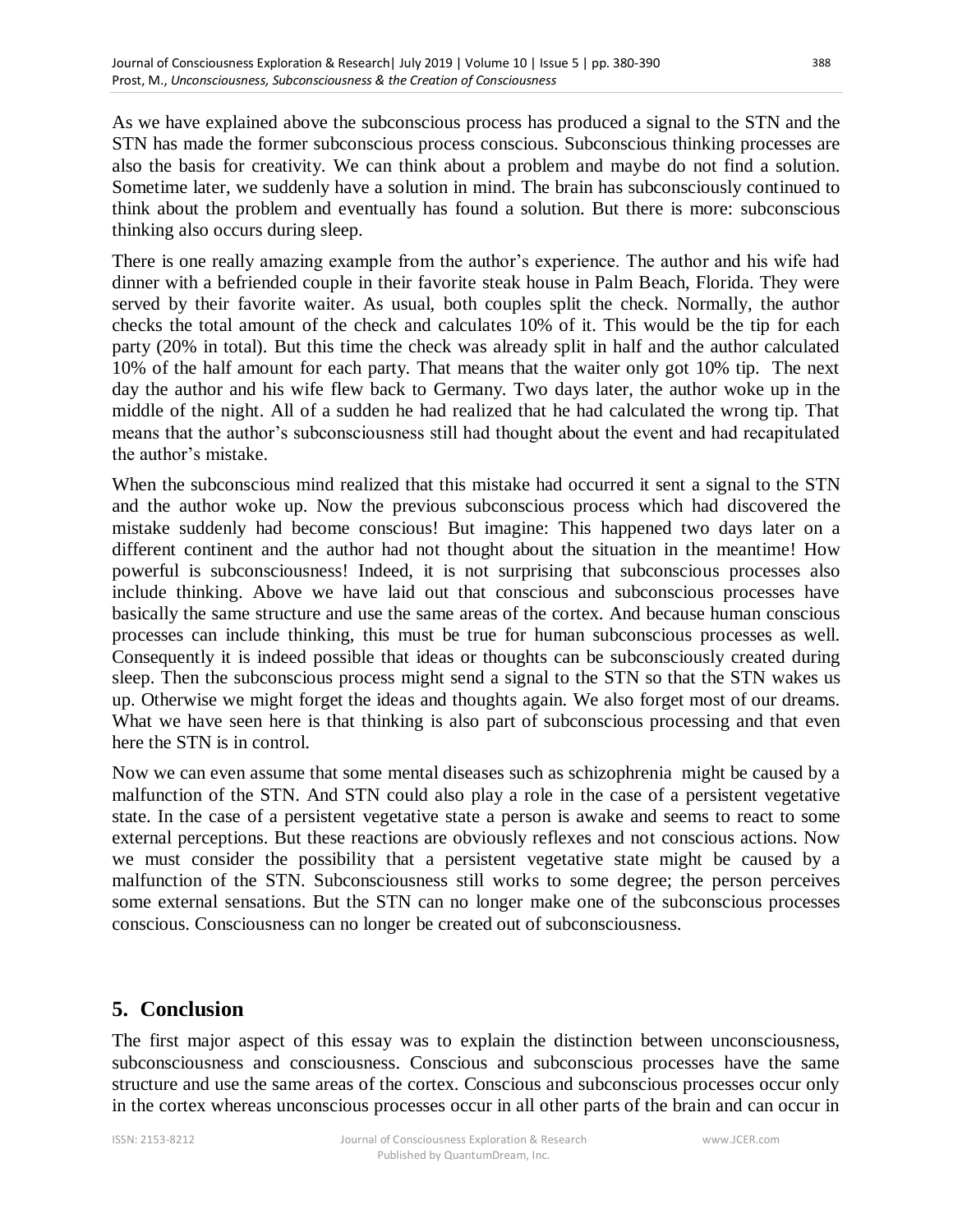some parts of the cortex as well. We subsequently explained that there are multiple subconscious processes all the time – even in a state of non-consciousness such as sleep - whereas there can always be only one conscious process. Obviously the cortex selects one of the subconscious processes and makes it conscious. But the cortex can also switch to a different subconscious process and make this one conscious. As recent research suggests the part of the cortex which switches between conscious and subconscious processing is the subthalamic nucleus (STN). That makes the subthalamic nucleus the creator of consciousness. We further assumed that the STN works by monitoring the adrenaline levels of conscious and subconscious processes. The process with the highest adrenaline level becomes conscious.

The claim that the STN is the switchboard between consciousness and subconsciousness should be easily confirmed by experiments. It is necessary to measure the activity of the STN during different stages. When a test person is awake the STN should be active. As the investigations mentioned above have already shown the activity will increase when the test person is permanently distracted, either during manual or cognitive tasks. When a test person falls asleep the activity of the STN should decrease. But there should still be some activity because the STN has to monitor the subconscious processes.

When a test person is sedated the activity of the STN should decrease even more. It may remain active at a certain level because subconscious processes occur even when a person is sedated, but something must prevent the STN from waking the person up! Finally there should not be any activity at all when a person is in a coma, including a persistent [vegetative](https://www.dict.cc/englisch-deutsch/vegetative.html) [state.](https://www.dict.cc/englisch-deutsch/state.html)<sup>19</sup> Simultaneously the adrenaline level should be measured. Because we have shown that everything (except language) which can be said about human consciousness / subconsciousness is also true for animals' consciousness / subconsciousness, all these experiments can also performed with animals, especially with monkeys. It might even be possible to design appropriate experiments for some cognitive activities with animals.

The only aspect unique to humans is our declarative language. But as we have shown here the principles of conscious processing also apply to language. In addition to neural patterns caused by sensations language-representing neural patterns are formed. These language-representing neural patterns can be included in conscious processing leading to thinking. And we have also shown that subconscious processes use neural language-patterns as well; that means that we can even think subconsciously.

Finally there is an additional issue in which our considerations might shed new light. The famous experiments of Benjamin Libet suggested that unconscious processes in the brain are the true initiator of volitional acts. (Libet 1985) In the following years it was suggested that the limbic system which indeed interacts unconsciously with the cortex is the true initiator of actions. But now we could also assume that decisions are made by the subconscious mind, and actions are already initiated before the STN makes the subconscious decision process the conscious process. Even if this distinction might look irrelevant at first sight there is one major implication: If a decision is indeed made unconsciously by the limbic system this decision is more or less random. But if the decision is made by subconscious processes we can assume that the decision is made based on good reasons, because we have learned that subconsciousness also performs thinking and reasoning!

 $19$  This assumption is of course only true if the STN has no other task but switching between subconsciousness and consciousness